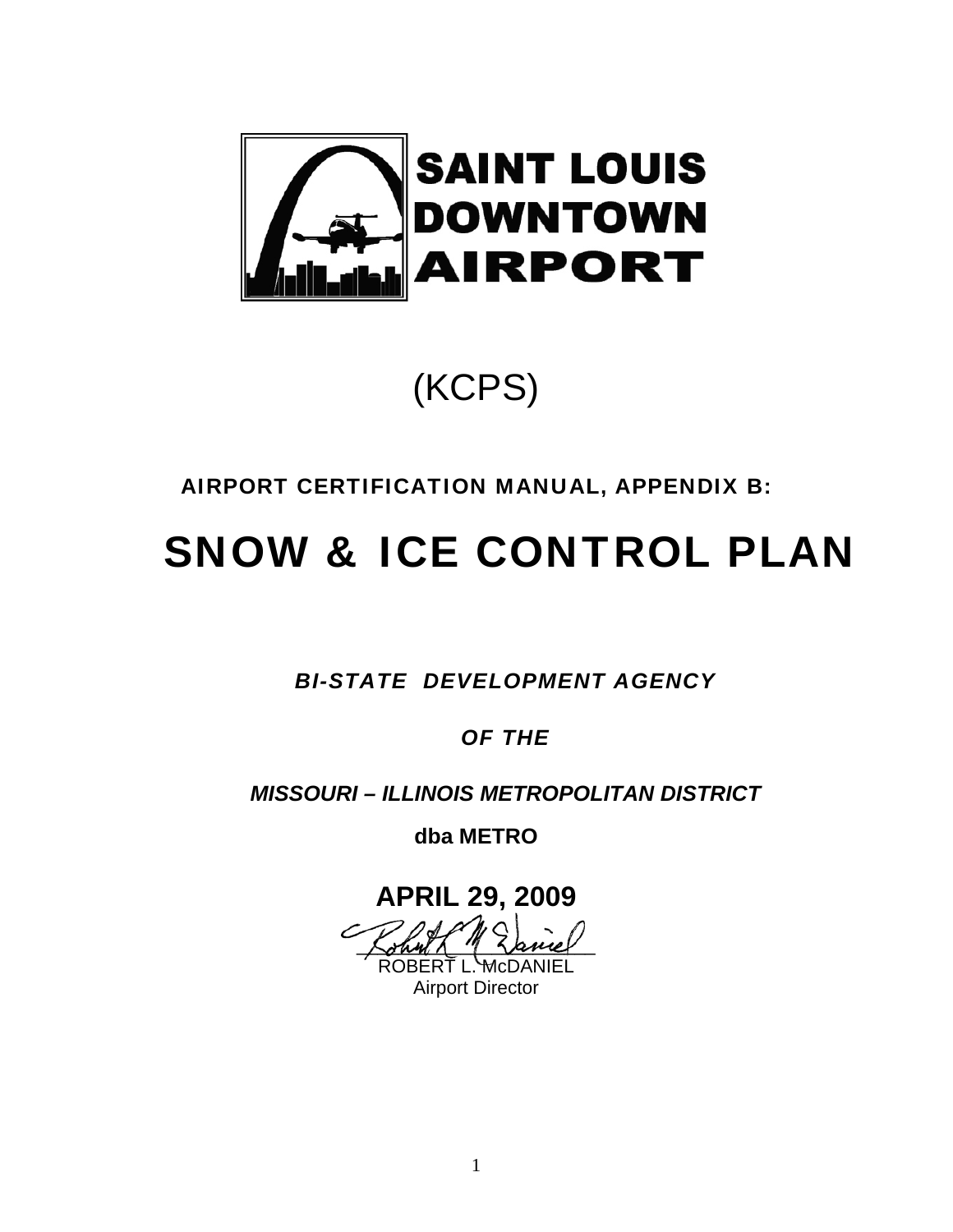### Table of Contents

#### Phase #1 Pre and Post Winter Season Topics **Page 19.1 Pressure Page 19.1 Page 19.1 Page 19.1 Page 19.1 Page 19.1 Page 19.1 Page 19.1 Page 19.1 Page 19.1 Page 19.1 Page 19.1 Page 19.1 Page 19.1 Page 19.1 Page 19.1 Page 19.1**

| 1.2 |  |
|-----|--|
| 2.1 |  |
|     |  |

#### **Phase #2 Winter Storm Actions and Procedures**

| 3.1 |                                                         | 9  |
|-----|---------------------------------------------------------|----|
|     | Triggers for Initiating Snow Removal Operations         | 10 |
| 3.2 |                                                         | 10 |
| 3.3 |                                                         | 11 |
|     |                                                         | 11 |
|     |                                                         | 12 |
|     |                                                         | 12 |
| 3.4 |                                                         | 13 |
| 3.5 |                                                         | 13 |
| 3.6 |                                                         | 13 |
| 4.1 |                                                         | 15 |
| 4.2 |                                                         | 15 |
| 4.3 |                                                         | 16 |
| 4.4 | Methods for Ice Control and Removal - Chemicals         | 16 |
| 4.5 |                                                         | 16 |
|     |                                                         | 16 |
| 4.6 | Surface Incident/Runway Incursion Mitigation Procedures | 17 |
|     |                                                         | 17 |
|     |                                                         | 18 |
|     |                                                         | 18 |
|     |                                                         | 18 |
| 5.1 |                                                         | 20 |
| 5.2 |                                                         | 21 |
|     |                                                         | 21 |
|     |                                                         | 21 |
|     |                                                         | 21 |
|     |                                                         | 21 |
|     |                                                         | 21 |
|     |                                                         | 22 |
|     |                                                         | 23 |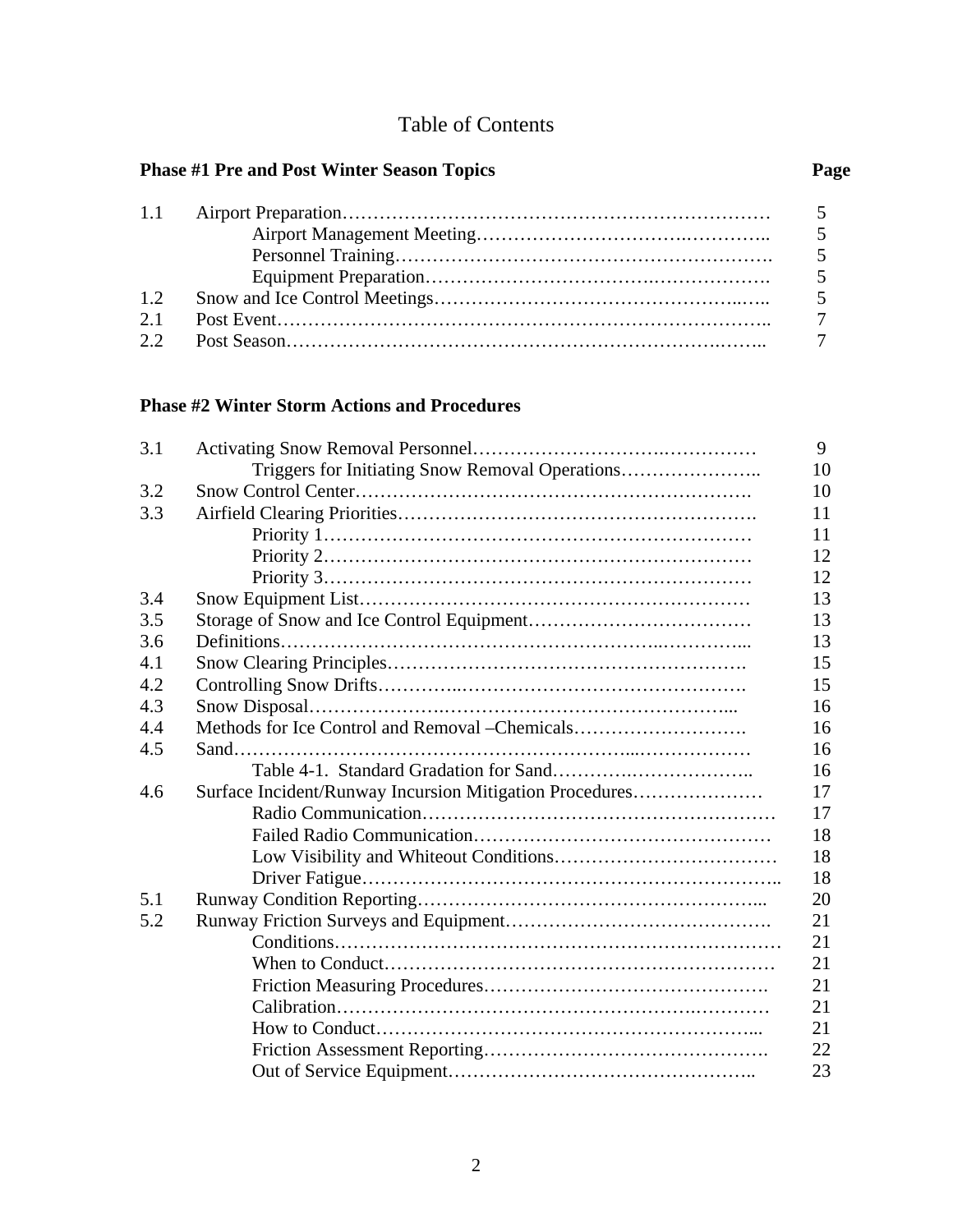### **Appendices**

|--|--|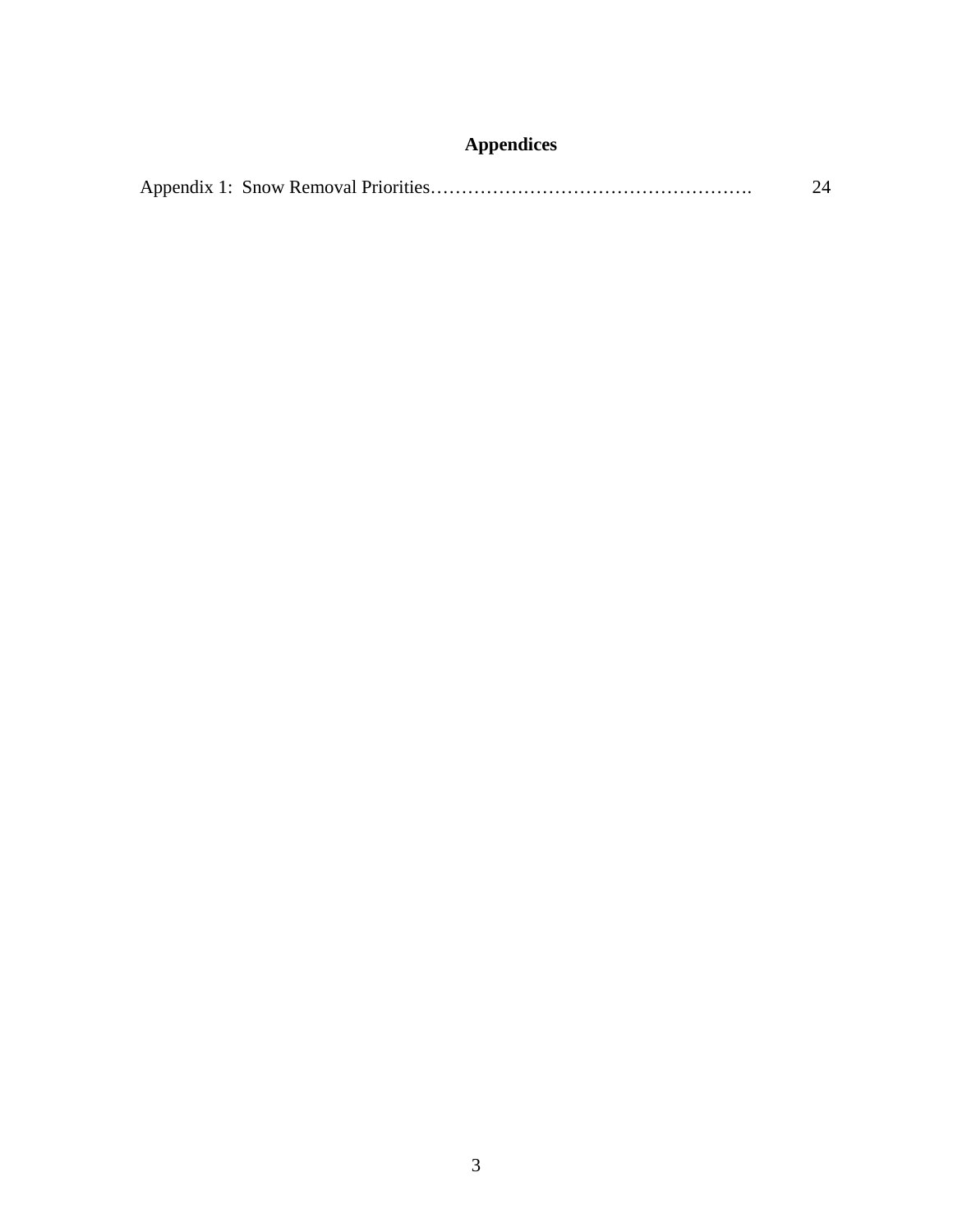# Phase #1

# PRE AND POST-WINTER **SEASON TOPICS**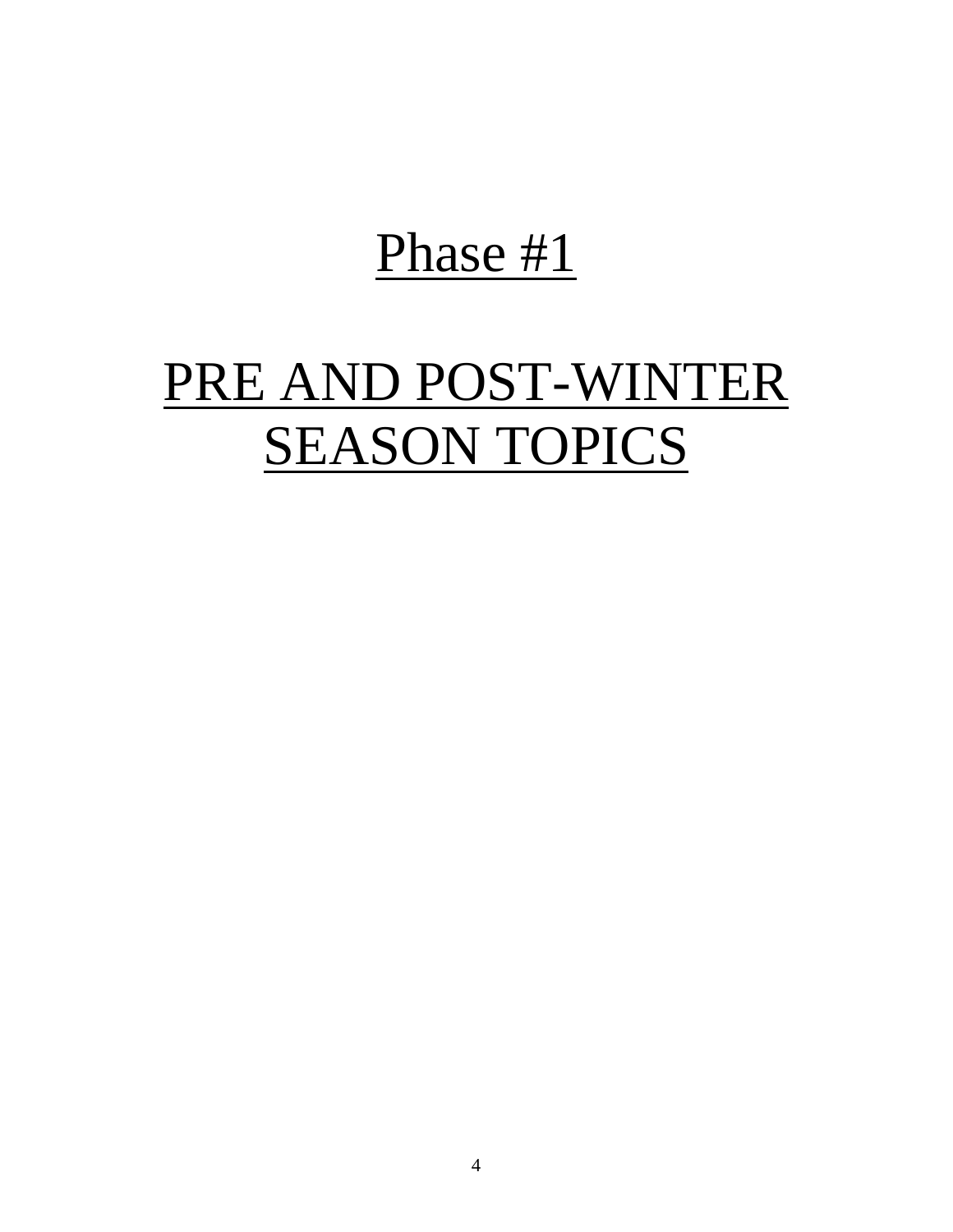#### **Pre-Season Actions**

#### **1.1 Airport Preparation**

**a. Airport Management Meetings.** The Airport Director will typically initiate a meeting the month of October to discuss equipment and material inventory, repair needs, staffing, budget, training, previous years issue's, and any other topics associate with snow and ice control and its plan.

**b.** Personnel Training. All Airport Management, Maintenance and Fire Department personnel will receive annual, recurrent snow removal training. All training for airport personnel is conducted by the Assistant Director or his/her designee. Training records are maintained by the Fire Chief. Training provided is in accordance with Part 139 Training, 303.313, Snow and Ice Control training module and test.

**c. Equipment Preparation.** The airport's Bowmonk Friction Tester will be calibrated, updated and certified annually, no later than September of each year.

At least thirty days prior to snow season the Airport Maintenance Manager will Inspect and prepare each piece of snow removal equipment. Required fluids, replacement parts, and snow removal equipment components will be inventoried and stockpiled.

### **1.2 Snow and Ice Control Committee (SICC) Meetings**

The Airport has developed a Snow and Ice Control Committee (SICC) to provide feedback and make recommendations to snow and ice removal operations and Snow and Ice Control Plan (SICP) updates at St. Louis Downtown Airport. The SICC is chaired by the Airport Director and includes the Assistant Airport Director and Maintenance Operations staff, Fire Department staff, Air Traffic Control Tower Manager, a representative from Ideal Aviation and Jet Aviation. Representatives from all airport tenants are encouraged to attend.

During the month of September, the Airport will begin notifying tenants and airport users to review and provide comments to be discussed this season at a kick-off meeting which will be held during the month of October.

The following topics should be discussed in the SICC:

- Airport Clearing Operations Discussion Topics
	- o Clearing operations and follow-up airfield assessments
	- o Potentials for pilot or vehicular runway incursions or incidents
	- o Staff requirements and qualifications (training)
	- o Update training program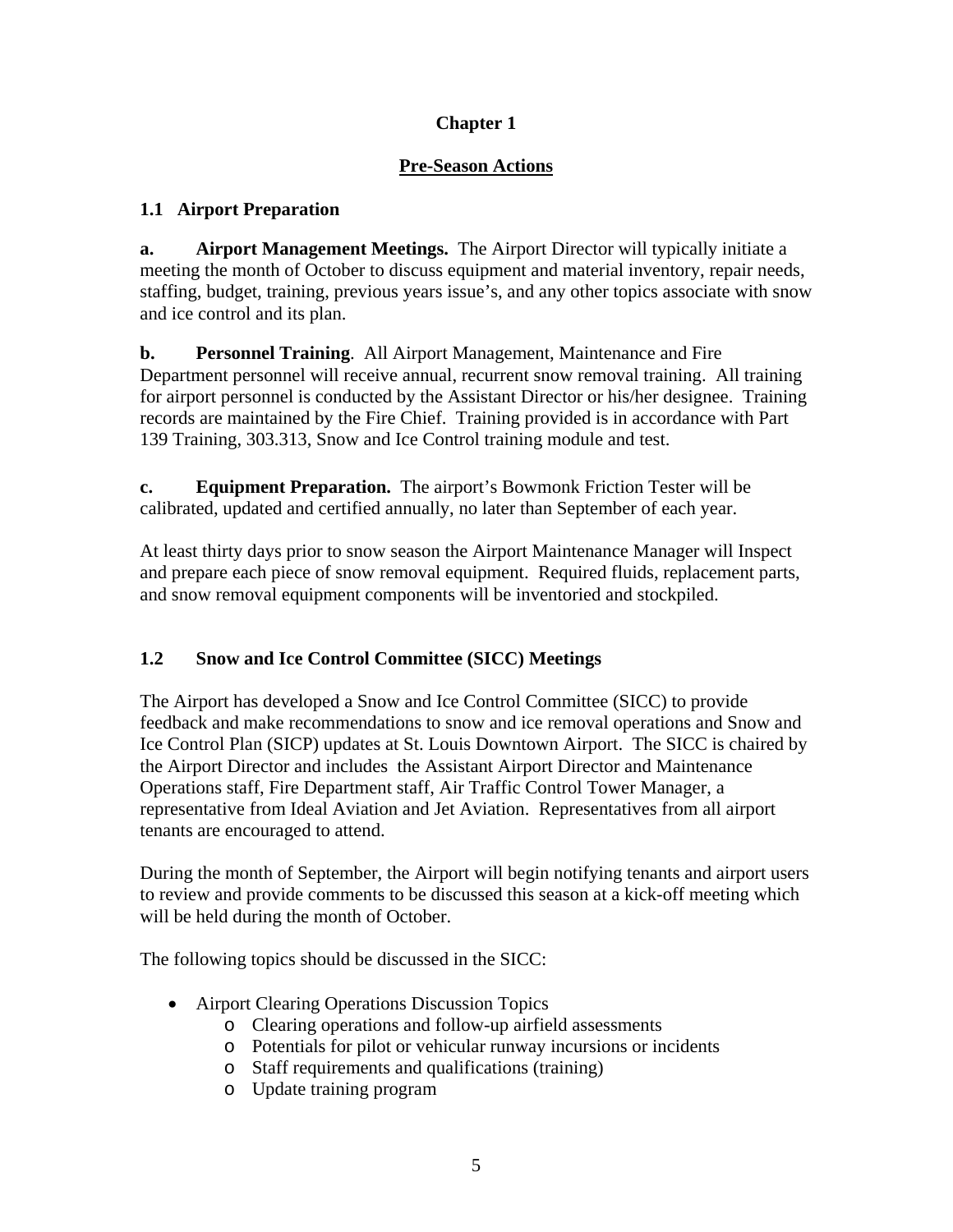- o Streamline decision making process
- o Response time to keep runways, taxiways and ramp areas operational
- o Communication, terminology, frequencies, and procedures
- o Monitoring and updating of runway surface conditions
- o Issuance of NOTAMS and dissemination to ensure timely notification
- o Equipment inventory
- o Status of procurement contracts, including storage of materials
- o Procedures for storm water runoff mitigation
- o Snow hauling/disposing, snow dumps
- o New runoff requirements for containment or collection
- o Changes to contract service for clearing ramps
- Any requirements for containment/collection of deicing/anti-icing.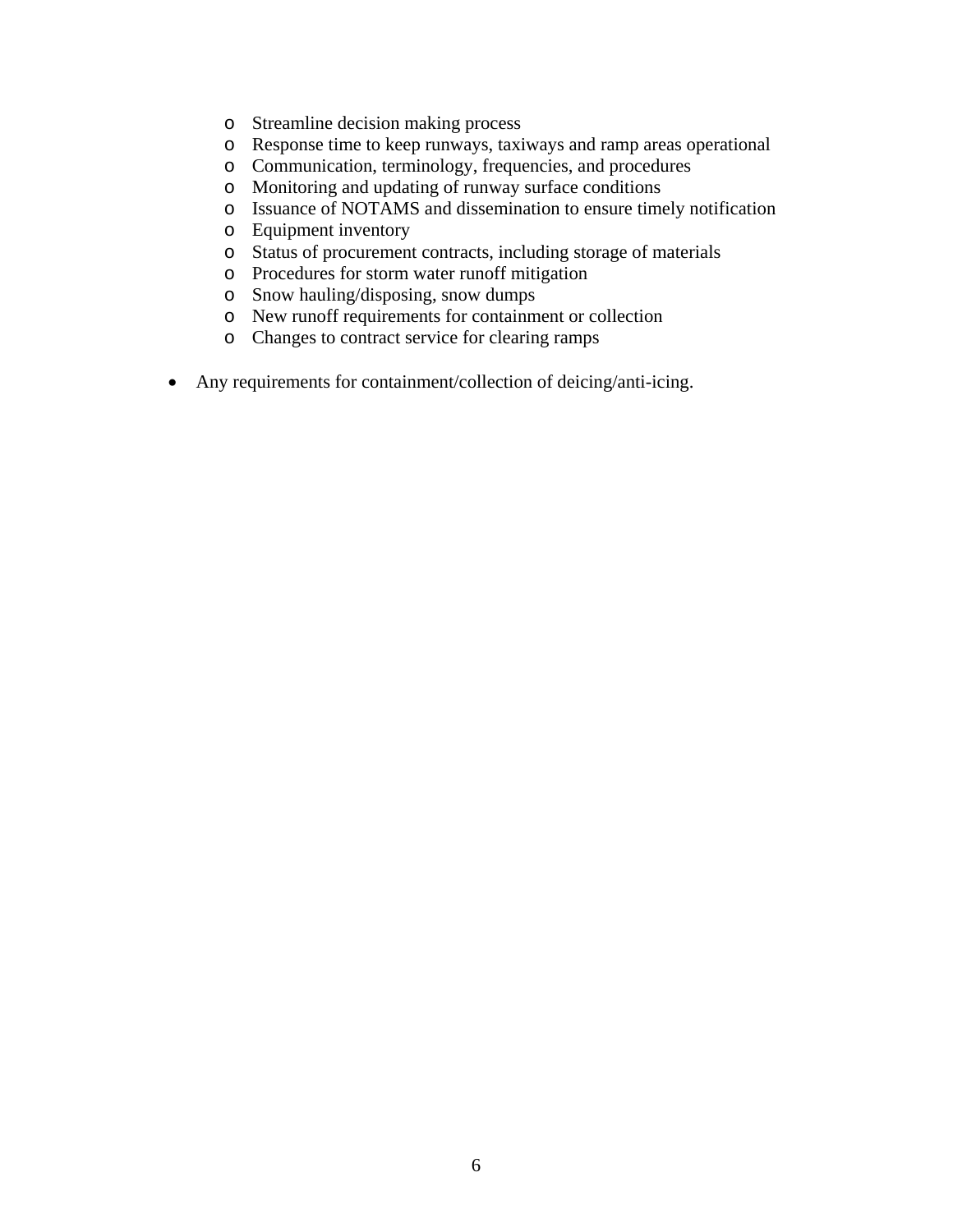#### **Post Event/Season Actions**

#### **2.1 Post Event**

After each significant snow event, airport management will host a meeting and invite Air Traffic to discuss any issues that have arisen from the event. All members of the SICC will be encouraged to provide feedback to airport management before, during or following each snow event.

#### **2.2 Post Season**

After each snow season a SICC meeting will be held, typically in April to review the snow season issues and recommendations for changes. The same topics as pre-season should be reviewed.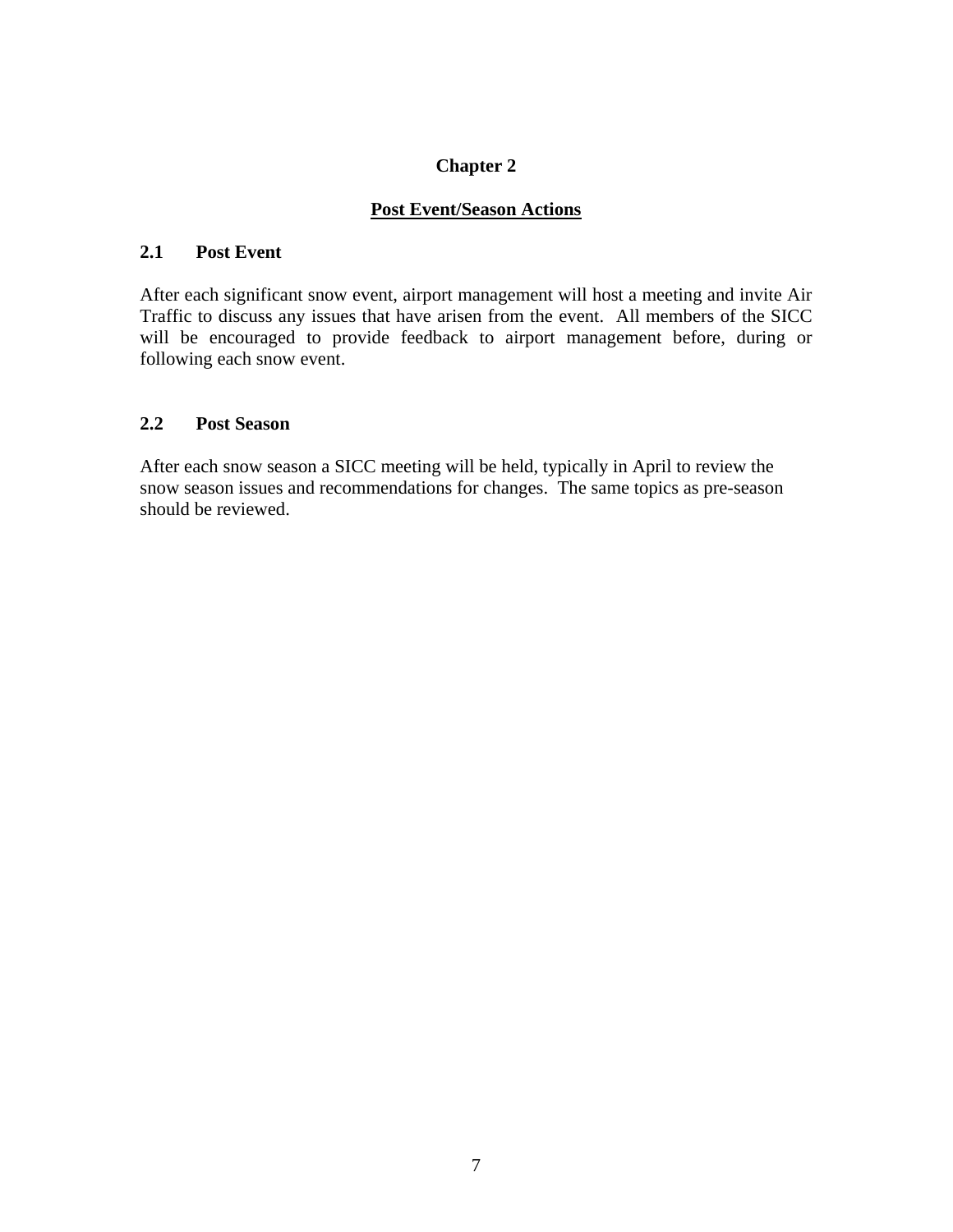# Phase #2

# Winter Storm Actions and Procedures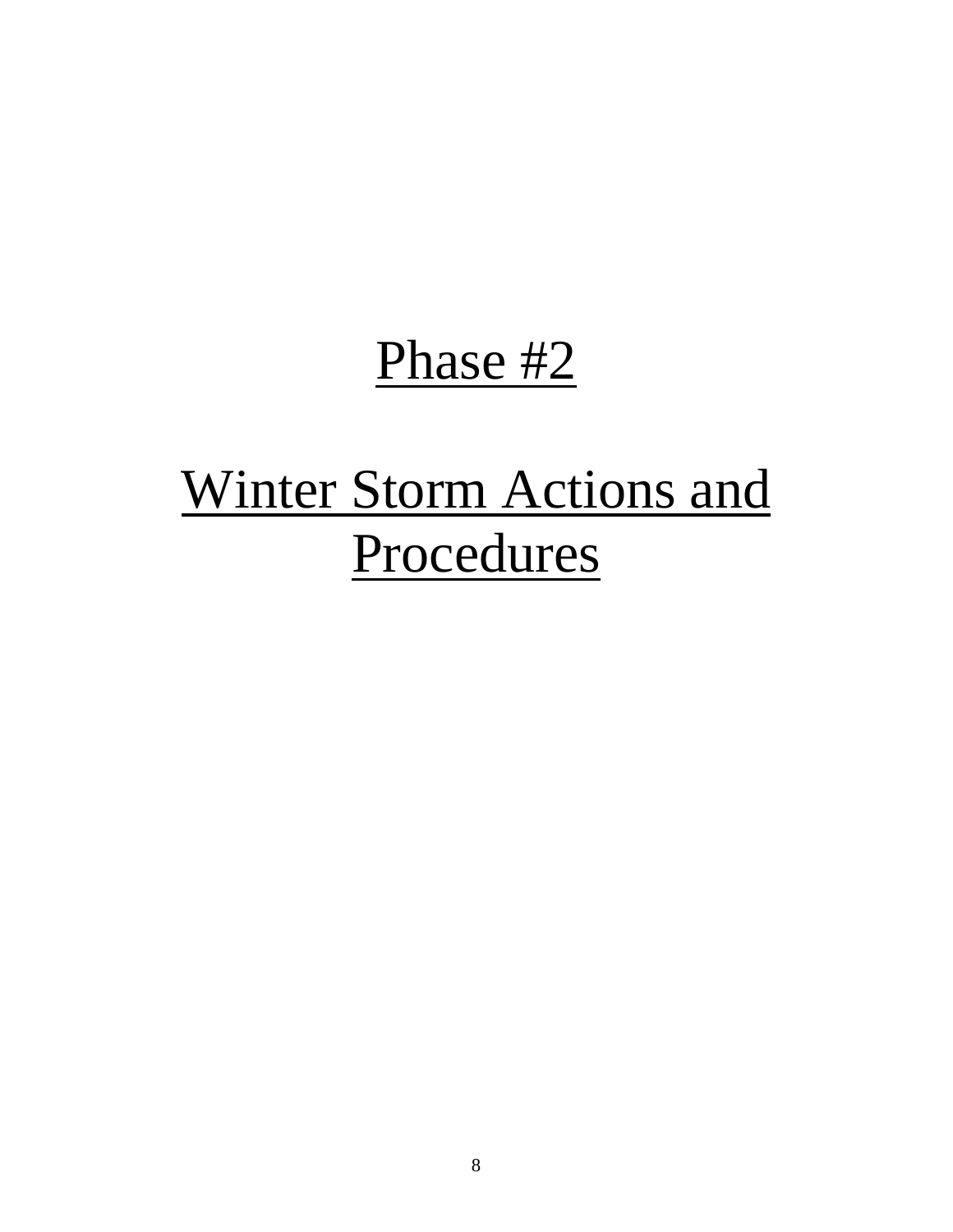#### **Snow Removal Action Criteria**

#### **3.1 Responsibilities and Supervision**

The Airport Director or his designated representative is responsible for the following:

- (1) Determining when snow removal operations shall begin based upon evaluation of present and forecast weather conditions.
- (2) During snow and/or ice storms, maintaining a continual check of runway conditions for depth of snow, ice, slush, and braking conditions.
- (3) Disseminating airport information by informing the air traffic control tower and publishing a Notice to Airmen (NOTAM) for any of the following conditions:
	- a. prior to commencing snow removal operations

b. when braking action is estimated to be fair to poor or is measured below 40 mu on any portion of the landing runway using the Bowmonk friction testing meter (If braking action is verified to be nil or below 26 mu, the runway shall be closed to air carrier operations.)

c. when ridges or windrows of snow remain on or adjacent to the operational areas

d. when any conditions exist that could present a hazard to aircraft operations or when conditions change from those previously reported

e. when the Bowmonk friction tester is inoperative

NOTE: If runway conditions are not monitored during potentially changing overnight conditions, the last runway condition NOTAM published should include "runway surface conditions not monitored hhmm to hhmm" to alert pilots that the runway conditions may have changed since the last report. NOTAMs must be canceled when conditions return to normal.

All fixed base operators and major tenants will be responsible for snow and ice control on their designated ramp areas.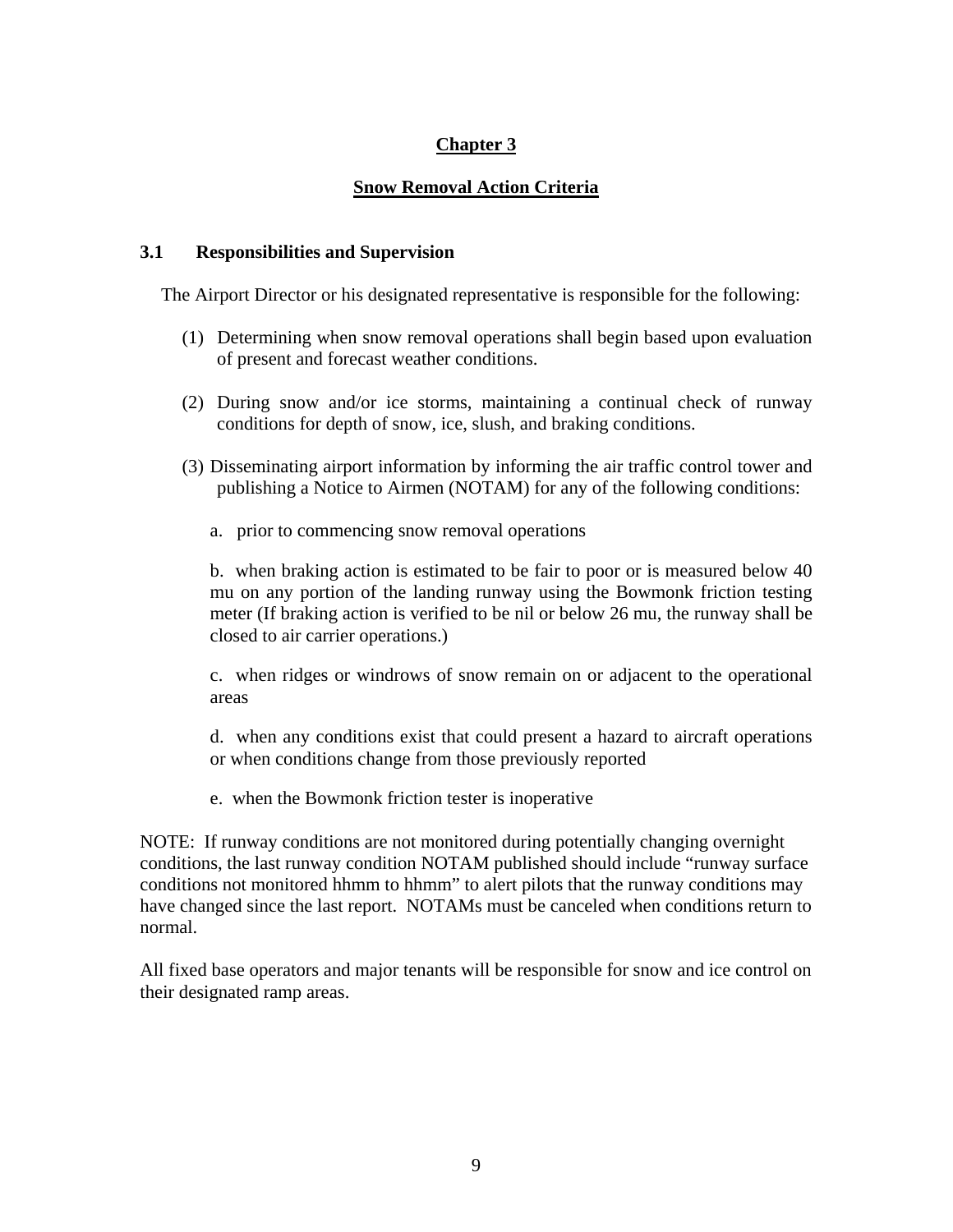#### **a. Triggers for Initiating Snow Removal Operations**

| <b>Precipitation</b> | Depth in Inches |
|----------------------|-----------------|
| Slush                | 1/2             |
| Wet Snow             | 1/2             |
| Dry Snow             | 1"              |
| Ice or Freezing Rain | anv             |

Snow removal operations will begin when:

These measurements are typical for aircraft operating at this airport.

#### **3.2 Snow Control Center (SCC)**

When snow, sleet, or icy conditions occur or are anticipated, the Airport Director will designate a Snow Control Center Supervisor (SCCS) to monitor the changing weather and runway conditions and monitor and assist with weather response activities. SCCS duties may be assigned to the Airport Director, Assistant Director, Maintenance Manager, or ARFF Chief for any given period of time and may be rotated from one individual to another depending on the duration of the winter response activities and other duties of the individual.

When winter weather is anticipated and all preparations have been completed, all personnel may stand by at off-airport locations until called to action. The SCCS may remain off-airport while closely monitoring the forecast and communicating with air traffic control, FBO, and other on-airport personnel. When deemed appropriate, the SCCS shall recall needed personnel and activate and direct a Snow Control Center (SCC) located at the Airport Administration and Maintenance Facility, ARFF Station, or from a mobile vehicle, as deemed appropriate for the situation.

Winter SCCS duties shall include the following activities:

- Coordinate with ATC to ensure they are reminded to notify Airport Management of changing runway conditions and pilot reports of "poor" or "nil" braking action or rapidly changing conditions (visit tower cab occasionally)
- Monitor weather reports and forecasts and assist the Maintenance Manager in planning weather response activities
- Coordinate with ATC, FBOs, and tenants, as appropriate
- Monitor activities of snow removal crews and act as a safety observer (e.g., monitor ATC frequencies and air traffic activities when snow removal crews are operating on an open runway)
- Drive around and look for problems (e.g., snow drifts or berms in hazardous places, obscured signs, or anything that needs attention to ensure safe operations.)
- Generally be the "go-for" supplying food and hot drinks, transportation, and assisting with whatever is needed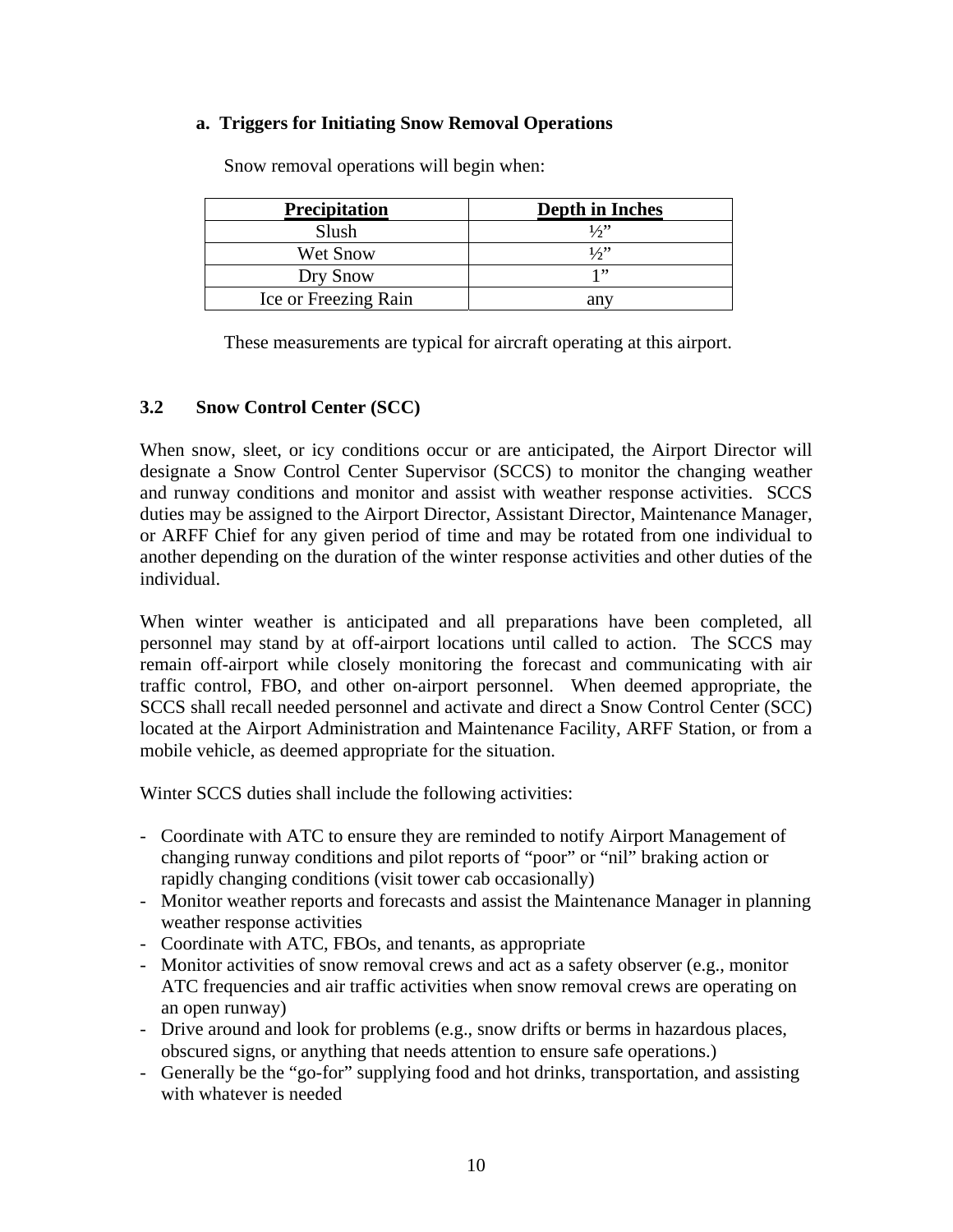- Monitor runway conditions-take Bowmonk runway friction readings and measure and report the precipitation type and depth on the runways after it exceeds one-eighth of an inch
- Publish NOTAMs as applicable; cancel previous NOTAMS when updated NOTAM information is published
- If a runway MU reading is less than .26, repeat the test to confirm results. If a second test confirms a MU reading of less than .26 publish a NOTAM that states "Rwy 12R/30L closed to air carrier operations." Cancel the NOTAM when conditions improve
- If a pilot reports braking action is "nil," confirm the report was accurate by taking MU readings or driving the runway. If "nil" braking action is confirmed with a MU reading of less than .26, close the runway to air carrier operations and publish a NOTAM
- If weather response activities cease during the night, the last runway condition NOTAM should include the following "airfield surface conditions not monitored hhmm to hhmm" to alert pilots that the runway conditions may have changed since the last report
- If runway snow removal operations are conducted when the tower is closed, the SCCS shall call TRACON to check for inbound traffic and NOTAM the runway closed. If possible, do not close the runway for longer than one-hour periods when the weather is good enough for pilots to be flying. (i.e., if weather is above ILS minimums of 200 ft ceiling and ½ mile visibility. Flying is not normally done during periods of freezing rain.)
- SCCS duties shall not preclude being a part of the weather response activities. (e.g., The SCCS may operate snow removal equipment and be a major part of the response effort, however, SCCS duties shall not be neglected.)

#### **3.3 Airfield Clearing Priorities**

A color-coded map is located as Appendix 1, which describes the airfield clearing priorities at St. Louis Downtown Airport.

#### **a. Priority 1**

Snow removal operations on the active runway, associated parallel taxiway and taxiways connecting the active runway to the aircraft parking apron will receive Priority 1. The standard procedure will be:

- (1) The initial and subsequent plow cuts will be along and parallel to the runway centerline moving the snow to both sides of the runway.
- (2) When wind conditions dictate, it may be advantageous to plow the snow in one direction (i.e., start plowing on the up-wind side of the runway and plow the snow to the down-wind side of the runway.) This procedure is very slow and will be used only under severe and unusual wind conditions.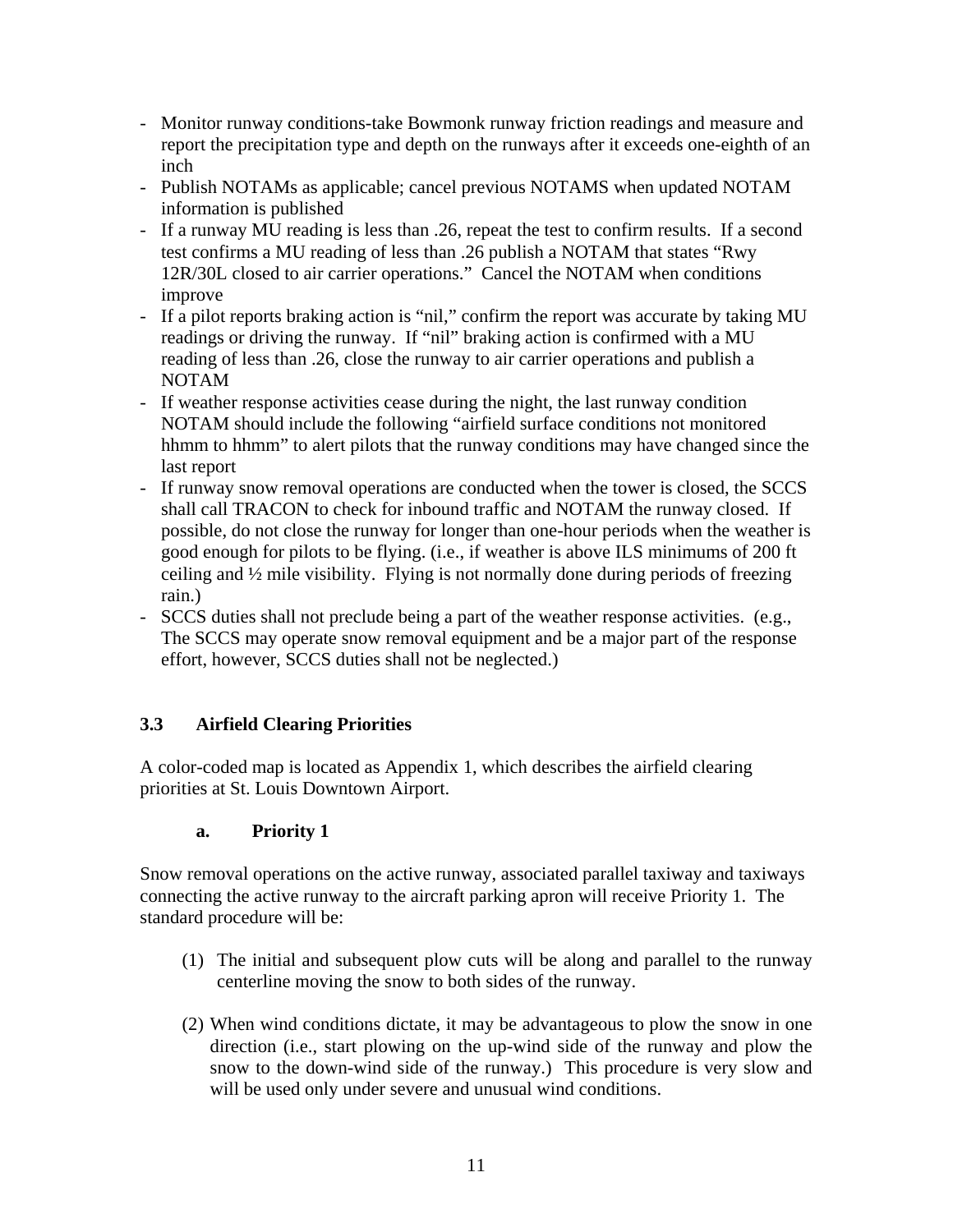- a. Runway 12R/30L (Based on snowfall, simultaneous snow clearing on Runway 12R/30L and taxiway "B" may be accomplished in a continuous-circuit pattern if it will not delay use of Runway 12R/30L.
- b. From the ARFF station to taxiways and runways.
- c. Taxiway "B2" from Runway 12R/30L to Taxiway "B1" and Taxiway "B1" from taxiway "b2" to the ramp.
- d. Taxiway "B" from taxiway "b1" to the West Ramp
- e. Taxiway "B" and taxiways "b1" and "b7" between taxiway "B" and Runway 12R/30L (if not previously cleared)
- f. Taxiway "b5" from Runway 12R/30L and taxiway "B"
- g. Taxiway "A" from West Ramp to Hangar 18/19
- h. Taxiway "b3" from taxiway "B" to Hangar 9 ramp

#### **b. Priority 2**

Once Priority 1 areas have been cleared, snow removal operations will commence concurrently on the airport emergency access gates and routes, the aircraft parking ramp, and all remaining runways and taxiways. Ensure access to Runway 12R/30L from hangars I, V, VI, VIII, X, XIV, XVIII, are cleared.

While work progresses in these other areas, the condition of the active runway will be kept under close surveillance. If the continuing snowfall necessitates replowing, all work in other areas will be suspended and the plows will be diverted to replow the active runway as frequently as necessary to maintain safe operating conditions.

#### **c. Priority 3**

Airport access roads, auto parking lots, and service areas will be plowed only after all essential aircraft operational areas have been cleared of snow. This is Curtiss Steinberg Drive and Vector Drive, and all remaining runways, taxiways, taxi lanes between Thangars, and ramp areas as needed.

#### **3.4 Snow Equipment List**

| Year Make/Model   | Description                                                             |
|-------------------|-------------------------------------------------------------------------|
| 1999 Freightliner | Tandem dump truck w/ 12' blades                                         |
| 2001 Freightliner | Tandem dump truck w/ 12' blades                                         |
| 1995 (703)        | 4-wheel drive, $\frac{3}{4}$ ton pickup w/8' snow blades                |
| 2007 (751)        | 4-wheel drive, $\frac{3}{4}$ ton pickup w/8' snow blades (1 equipped w/ |
|                   | spreader)                                                               |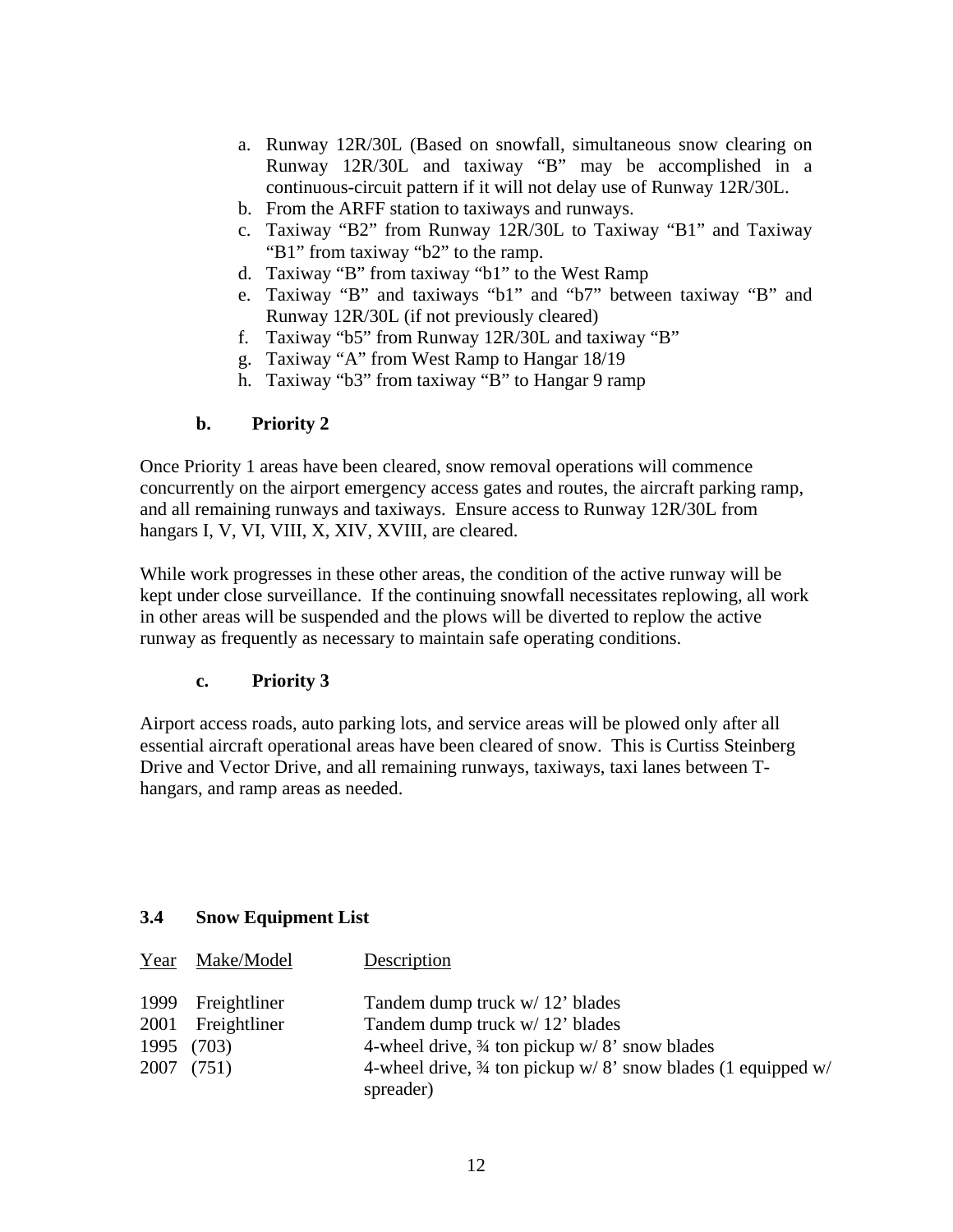| 2006 John Deere        | 244J and loader with 2 yard bucket                     |
|------------------------|--------------------------------------------------------|
| 2006 New Holland       | 8110 loader-backhoe 1-1/2 yard bucket                  |
| 2008 Bobcat            | Skid steer with 1 yd. Bucket and snowblower attachment |
| 1991 Model 80          | 20' Sweepster broom & blower combo                     |
| 2001 Model 5510        | 5510 with 10' rear blade                               |
| 2005 Chevy Trailblazer | SUV (5300)                                             |
| 2006 Chevy Trailblazer | SUV (702)                                              |
| 2005 (710)             | Pickup truck                                           |
|                        |                                                        |

#### **3.5 Storage of Snow and Ice Control Equipment**

All trucks, tandem, loader/backhoe and loader is stored and maintained in a heated garage inside of the Airport Administration Maintenance building.

The bobcat, bucket, 5510 tractor, and snowblower are located in an unheated pole barn located on airport grounds. A 20' broom is located outside.

#### **3.6 Definitions**

**a. Contaminant.** Any substance on a runway, for the purpose of this SICP contaminant is snow, slush, ice or standing water.

**b.** Dry Snow. Snow that insufficient free water to cause cohesion between individual particles. If when making a snowball, it falls apart, the snow is considered dry.

**c. Wet Snow.** Snow that has grains coated with liquid water, which bonds the mass together, but that has no excess water in the pore spaces. A well-compacted, solid snowball can be made, but water will not squeeze out.

**d. Compacted Snow.** Snow that has been compressed into a solid mass that resists further compression and will hold together or break up into lumps if picked up.

**e. Slush.** Snow that has water content exceeding its freely drained condition, such that it take a fluid properties (.e.g. flowing and splashing). Water will drain from slush when a handful is picked up.

**f. Patchy Conditions.** Areas of bare pavement showing through snow and/or ice covered pavements.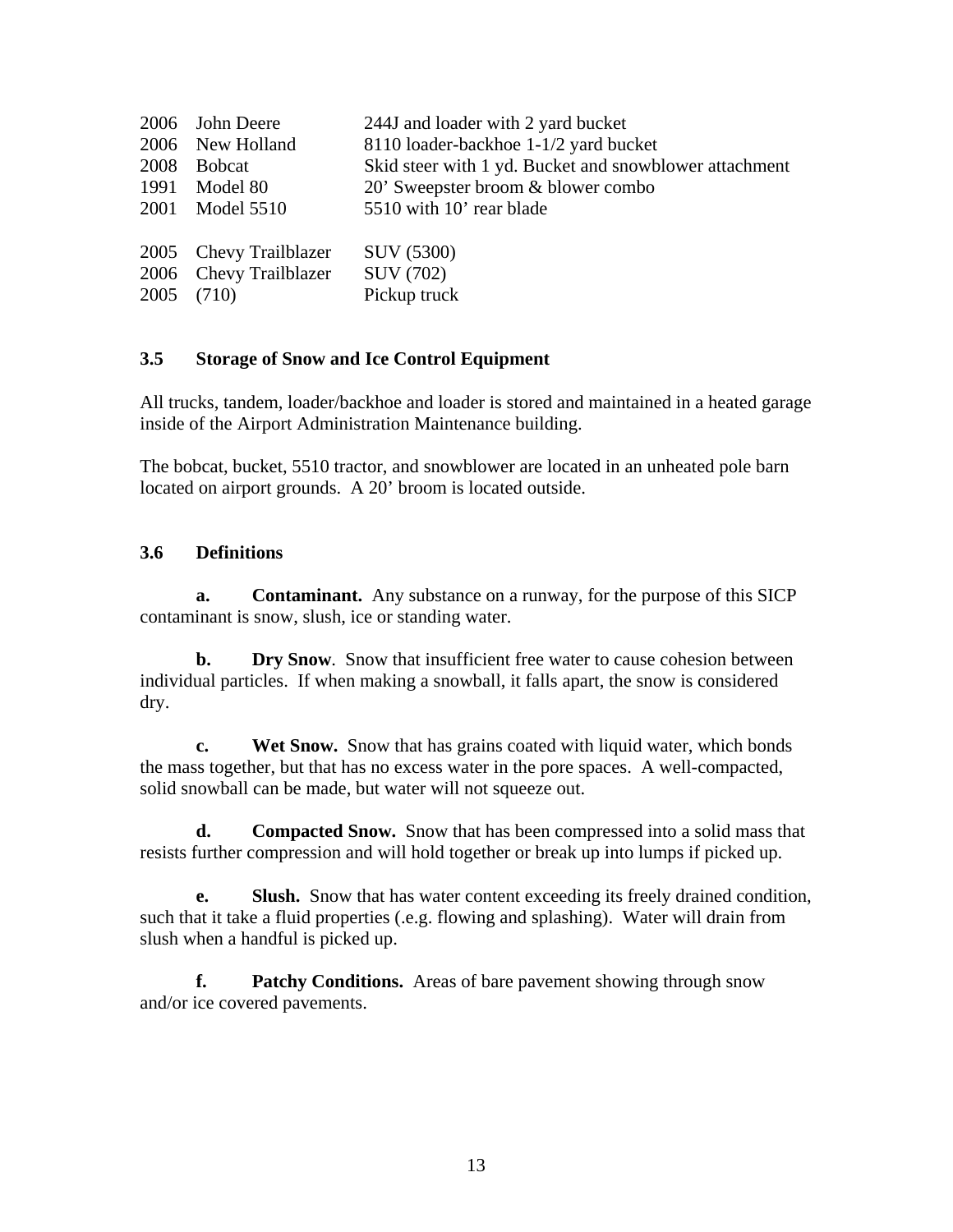#### **Snow Clearing Operations and Ice Prevention**

#### **4.1 Snow Clearing Principals**

#### **a. Ramp and Terminal**

 Snow removal operations should commence when snow begins to accumulate on the paved surfaces. Caution shall be exercised by all equipment operators to prevent damaging or burying runway and taxiway lighting. Depending on the depth and type of snow, the snow team leader will determine whether it is more advantageous to follow the snow plows with the power broom or lead with the broom to create a furrow that can then be plowed.

 Airport tenants may hire private contractors to provide snow removal service in non-movement areas, if desired. Any tenant who uses a snow removal contractor is responsible for (1) ensuring all contract personnel understand and comply with applicable airport Rules and Regulations, (2) supervising contract snow removal operations, and (3) notifying airport management that contract snow removal personnel are operating on the airport. At no time will contractors' personnel, vehicles or equipment be permitted to operate beyond the limits of the existing ramp areas without first being cleared by airport management personnel and accompanied by a radio-controlled vehicle. All snow removal vehicles must be equipped with flashing or rotating beacons and appropriate running lights during night operations.

#### **4.2 Controlling Snow Drifts**

The following principles regarding snow removal and positioning shall be adhered to in maintaining safe operating conditions on airport operational areas.

- 1. Drifted or piled snow shall be promptly removed from runway, taxiway, and ramp surfaces. All movement areas are plowed full width.
- 2. In the event of sizable snow accumulation, snow banks shall be positioned off usable runway, taxiway, and ramp surfaces in heights allowing all aircraft propellers, engine pods, and wing tips to clear snowdrifts and snowbanks when the aircraft's landing gear is located on any point of the runway, taxiway, or ramp pavement. Ensure the area approaching the runway threshold beyond the runway end is clear of all drifts and snow piles.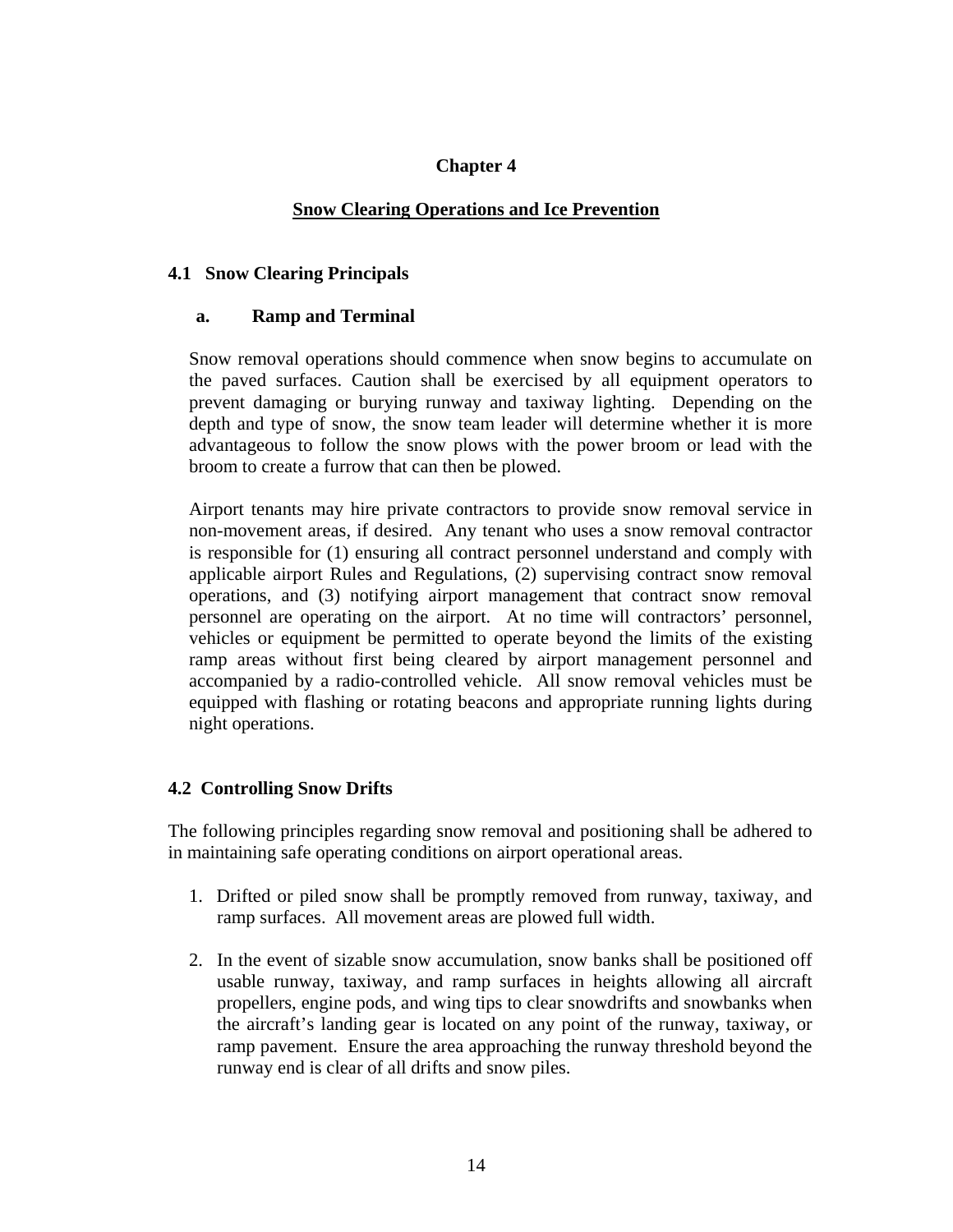3. In the event that the snow removal crew is unable to comply promptly with the requirements stated above, the Airport Director or his designated representative shall publish a NOTAM to describe the existing conditions, and shall promptly notify the Air Traffic Control Tower, tenants and other airport users.

#### **4.3 Snow Disposal**

Ramp snow is plowed and disposed of off the ramp, far enough in the grass to not become an aircraft obstacle when taxiing.

Snow along the runway/taxiways is pushed out along, but past the lights into the grass area, far enough to not become an aircraft obstacle when taxiing. Snow clearing activities should not allow snow banks, mounds, or ridges exceeding 2 feet to be placed along the edges of the snow clearance areas.

Do not place snow banks off the approach ends of any runway.

#### **4.4 Methods for Ice Control and Removal-Chemicals**

Agricultural grade, airside urea is applied with a salt spreader, when needed.

#### **4.5 Sand**

Granular material provides a roughened surface on ice and thereby improves directional control and braking performance. Sand will be applied when chemicals are no longer effective due to excessively cold temperatures or excessively thick ice. The sand is unheated, not chemically treated and meets the Standard Gradation for Sand, conforming to AC 150/5200-30C (see Table 4.1).

| Sieve Designation | Percent by Weight Passing |
|-------------------|---------------------------|
|                   | 100                       |
|                   | በ-2                       |

#### **4.6 Surface Incident/ Runway Incursion Mitigation Procedures**

Vehicles will be marked and lighted in accordance with AC 150/2510-5, *Painting, Marking and Lighting of Vehicles Used on an Airport.*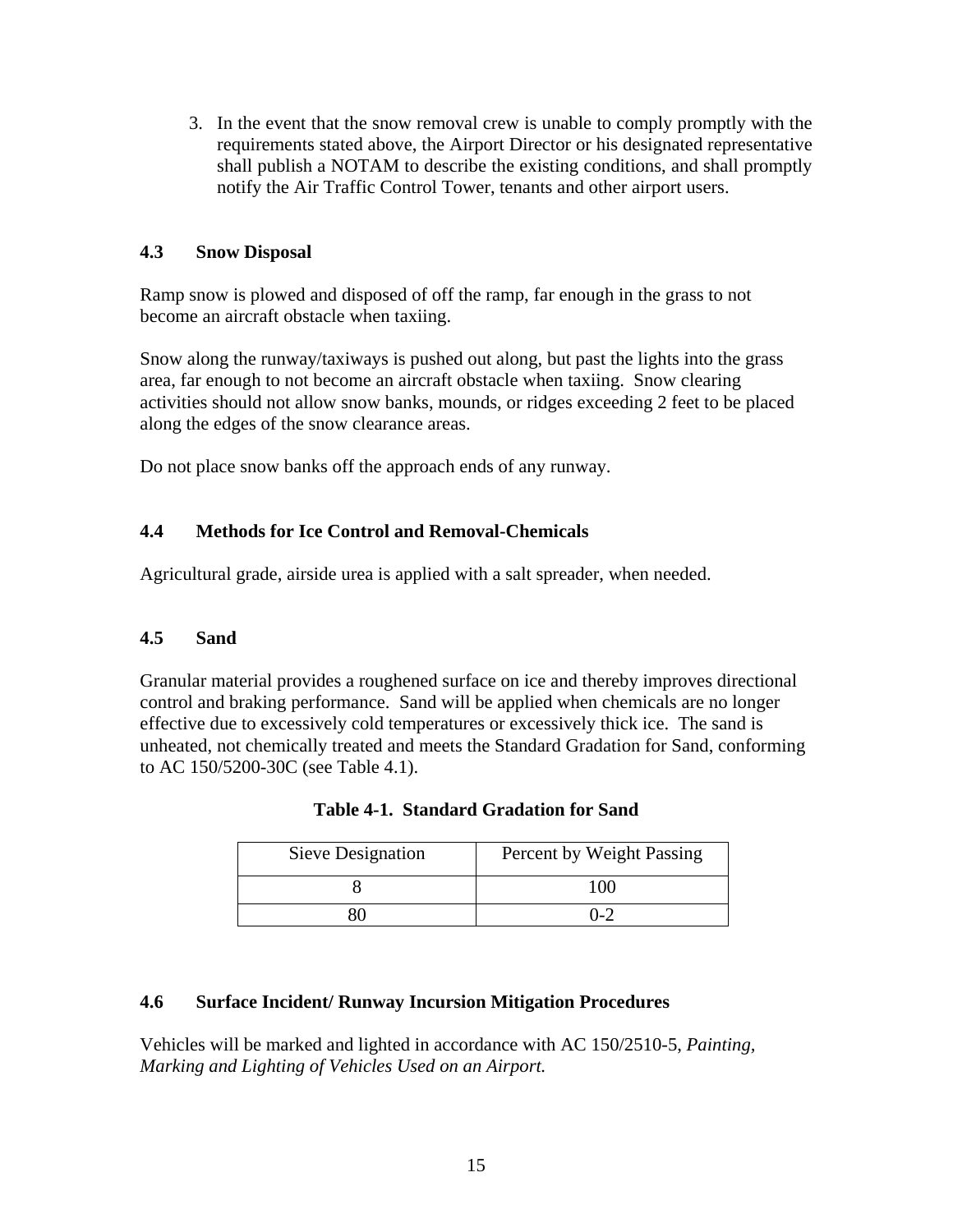#### **a. Radio Communication**

All snow removal vehicles operating on any aircraft movement area must be equipped with a two-way radio which must be monitored by the vehicle operator at all times.

- **1. When the Control Tower is operating**, vehicle operators should monitor "Ground Control" on 121.8 unless directed by the controller to monitor an alternate frequency. Ask and receive "Ground Control" approval prior to operating on any taxiway or runway.
- **2. When the Control Tower is closed:** Operation on the runways when the tower is closed requires extreme vigilance. Aircraft may suddenly appear on short final out of low ceilings and may takeoff or land at any time without talking to anyone. Common Traffic Advisory Frequency (CTAF) is "Tower" frequency 119.925. Although pilots are encouraged to announce their intentions on CTAF, it is not mandatory.

When the control tower is closed and runway snow clearing operations are required, the runway should be NOTAM'd closed for brief periods of snow clearing operations as necessary. All vehicle operators should monitor 119.925 when operating on the runways when the tower is closed. (Vehicles equipped with scan-capable radios should activate the scan feature so as to monitor both ground and tower frequencies simultaneously.) **Prior to driving/plowing on runway 12R/30L when the tower is closed**, the snow team leader shall accomplish all of the following actions:

(a.) Call St. Louis Terminal Radar Approach Control (TRACON) at 1-314- 890-1018, identify yourself and ask if there are any aircraft inbound for the airport. If there are no aircraft inbound state the following:

"Runway 12R/30Lwill be closed for plowing for approximately the next \_\_\_ (minutes or hours) and I will be publishing the NOTAM. Snow crews will be monitoring CTAF 119.925. If necessary we can reopen the runway on 10 minutes notice. I can be reached by cellphone at \_\_\_\_\_\_\_\_\_\_\_\_ (*if you have a cellphone*.) I will call you when plowing is completed."

(b.) Call the Fort Worth Automated Flight Service Station at 1-877-487- 6867 and state the following:

"This is \_\_\_\_\_ (state your name) at St. Louis Downtown Airport. Runway 12R/30L is closed for plowing from now until \_\_\_\_\_\_. I can be reached by cellphone at \_\_\_\_\_\_\_\_\_\_\_\_ (*if you have a cellphone*.) I will call you when plowing is completed."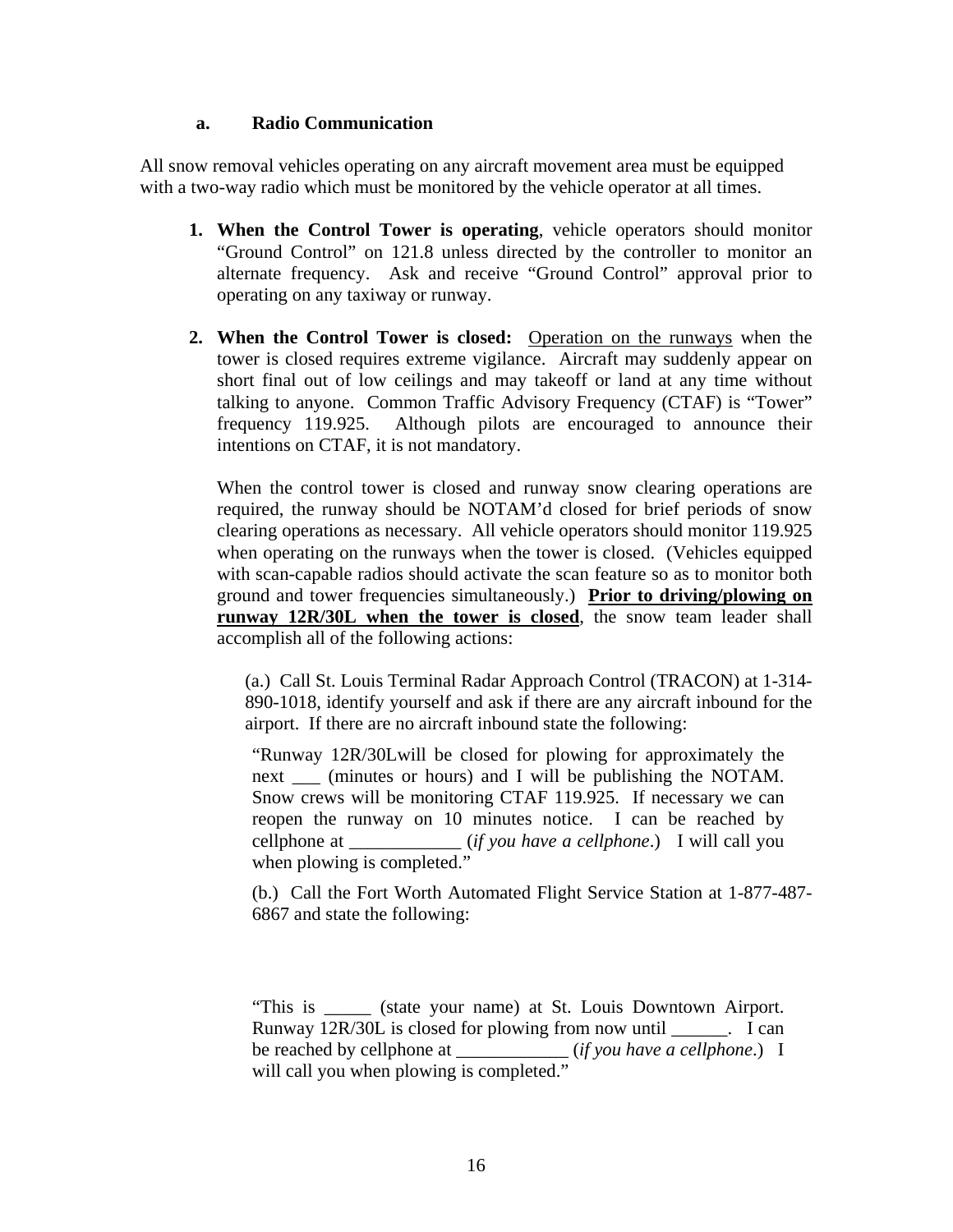When runway plowing is completed, call the numbers above to cancel the NOTAM and notify TRACON and AFSS that the runway is open and provide the current runway conditions.

#### **b. Failed Radio Communication**

If radio communication fails between the snow team and/or the Air Traffic Control Tower, personnel will use their cell phone to dial the Air Traffic Control Tower at 618- 337-5660 or 618-337-2589.

#### **c. Low Visibility and Whiteout Conditions**

If visibility suddenly drops or a whiteout condition exists, all personnel will stop where they are, contact the Air Traffic Control Tower to inform them of their whiteout condition and receive instructions on moving off the movement area. They will wait at that position until the whiteout condition improves and allows them to safely continue snow removal operations or remain clear of the field.

#### **d. Driver Fatigue**

The Airport Maintenance Director shall modify normal work schedules as necessary and develop a work/rest schedule that ensures all members of the snow removal crew are adequately rested to safely perform their duties.

Maintenance staff duty hours adjustment in anticipation of a winter storm: When a winter storm is anticipated to begin after 12 noon and snow crews are expected to be needed through the night, the Maintenance Manager may direct any or all members of the airport maintenance staff to stay home until called.

When placed in delayed reporting status, individuals should remain home, sleep in and avoid strenuous activities so they can be rested and ready for extended work hours when called.

Individuals placed in delayed reporting status shall ensure they are available by telephone and shall report for work as soon as safely practical when called. The purpose of this delayed reporting policy is to enhance safety and extend the period workers can work before becoming excessively fatigued.

On-duty Firefighters will assist with snow removal when air carrier operations are not anticipated, at the direction of the Airport Director in coordination with the Maintenance Manager and ARFF Chief.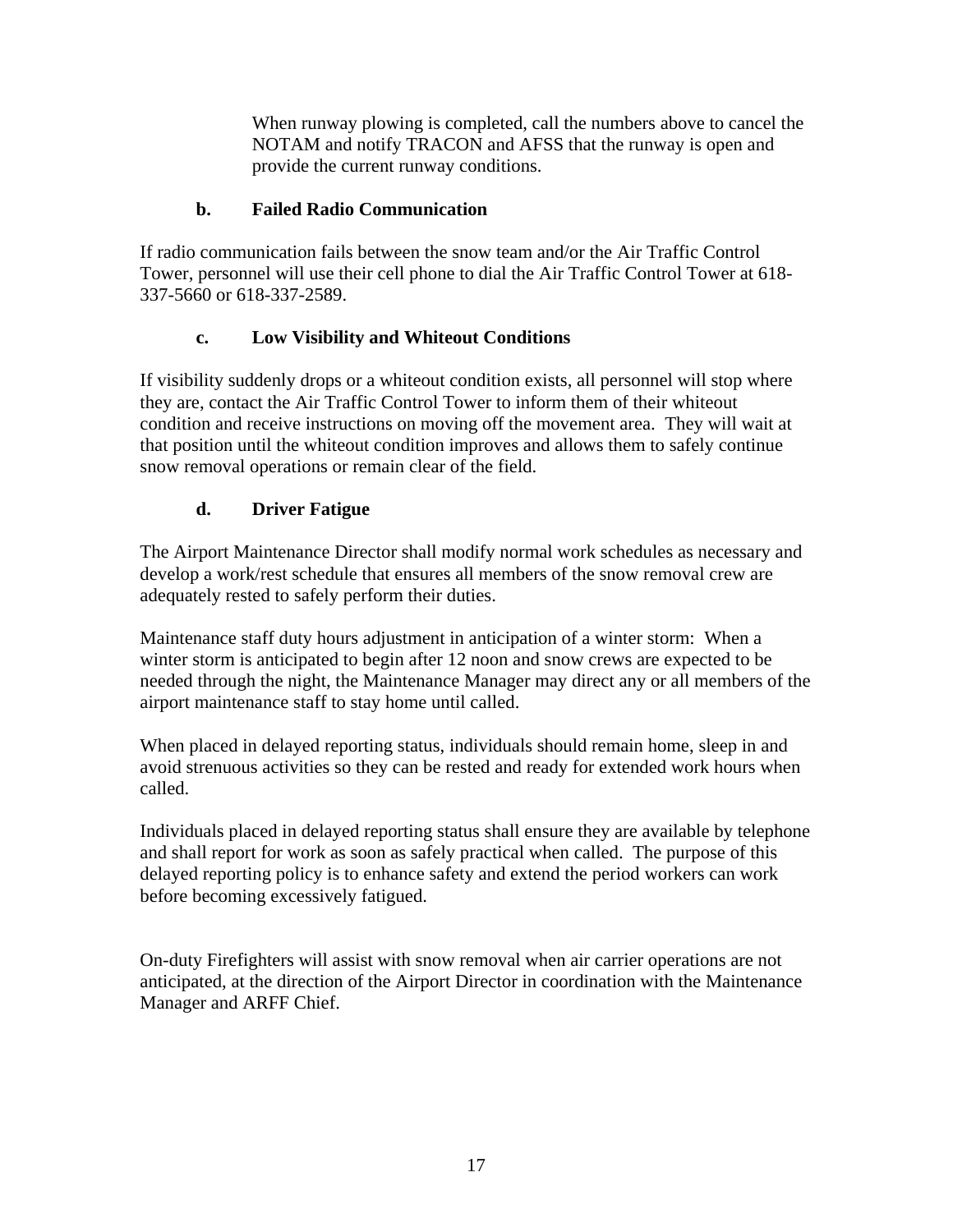#### **Runway Surface Assessment Reporting**

#### **5.1 Runway Condition Reporting**

Runway condition reporting is provided whenever the pavement condition is worse than bare and wet.

Runway conditions are required to be updated any time a change to the runway surface conditions occurs, which could be any of the following:

- active snow event
- plowing/brooming/deicing/sanding
- rapidly rising or falling temperatures
- rapidly changing conditions

When deemed necessary, Airport Director and/or his designee can monitor the following:

- Maintaining a regular program of friction testing to identify trends in runway traction.
- Monitoring runway physical conditions including air/surface temperatures, contaminant types and depths.
- Monitoring pilot communications
- Monitoring weather patterns

When estimating the quality of braking action, use the terms "Good, "Fair", "Poor" or "Nil." When previous PIREPs have indicated GOOD or FAIR braking action, two consecutive POOR PIREPs should be taken as evidence that surface conditions may be deteriorating and require the airport operator to conduct a Bowmonk friction test.

- 1. When braking action on any portion of the landing runway is estimated at less than "good," accurate measurements should be taken using the Bowmonk friction testing device.
- 2. When braking action on any portion of the landing runway is estimated at "nil," the runway shall be closed to air carrier operations until conditions improve.

Airport management should initiate a NOTAM to communicate information to the users of the airport. Airport management should initiate a NOTAM when the frictionmeasuring device is out-of-service.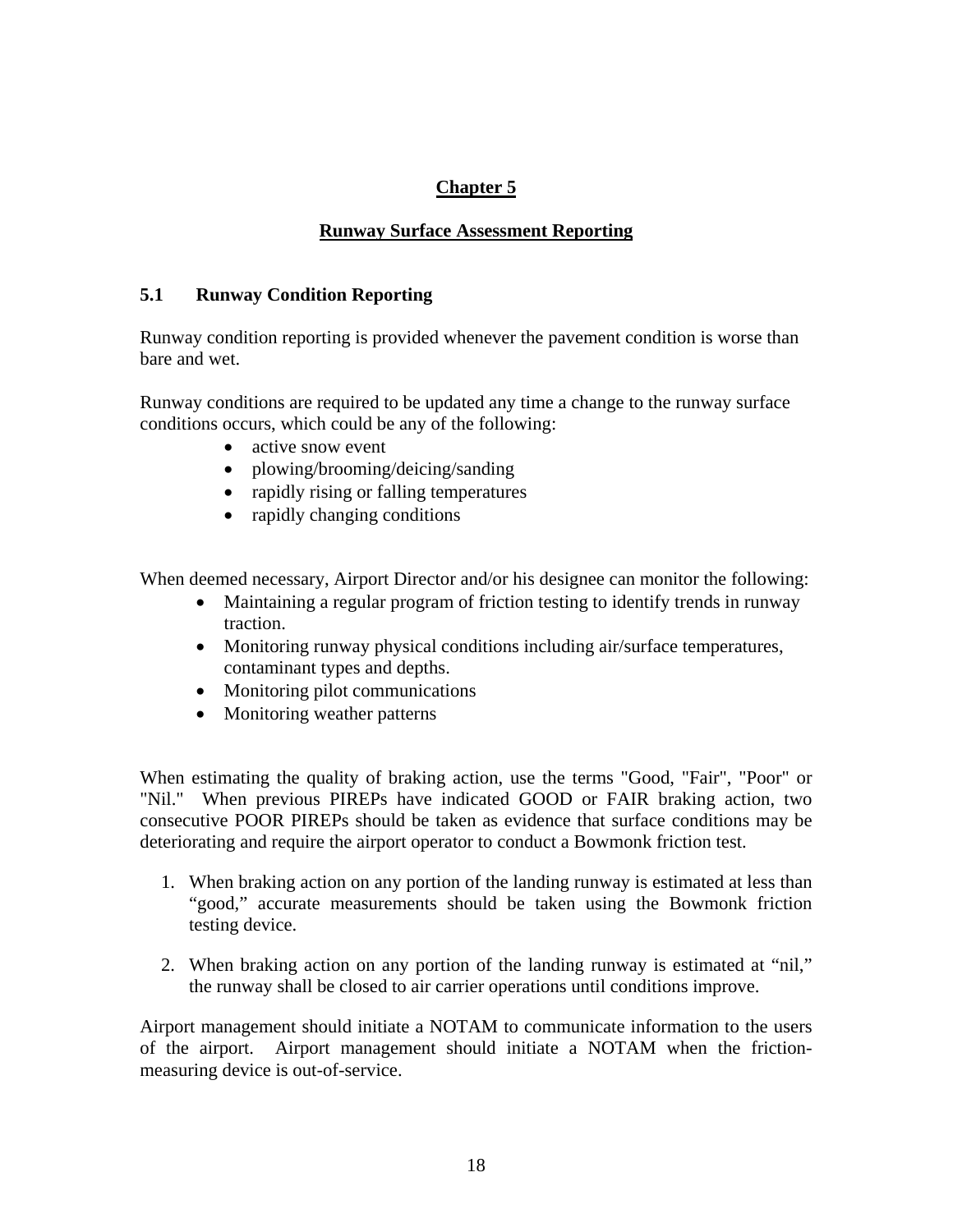#### **5.2 Runway Friction Surveys and Equipment**

St. Louis Downtown Airport uses a AFM2 Mk3 Bowmonk Friction Testing Decelerometer device.

#### **a. Conditions**

Airport management should conduct runway friction tests whenever it is thought that the information will be helpful in the overall snow/ice removal effort, and the conditions are within the parameters below:

- Ice or wet ice
- Compacted snow at any depth
- Dry snow 1 inch or less
- Wet snow or slush 1/8 inch or less

#### **b. When to Conduct**

Friction assessments should be conducted if any of the following occurs:

- When the central portion of the runway, centered longitudinally along the runway centerline, is contaminated 500 feet or more.
- After any type of snow removal operations or chemical application (including sanding)
- Immediately following any aircraft incident or accident on the runway.

#### **c. Calibration**

The friction equipment is calibrated annually, performed usually in August. The Assistant Director is responsible for ensuring the equipment is properly packaged and sent for calibration.

#### **d. How to Conduct**

When using the Bowmonk friction testing device:

- 1. Follow the operating instructions and quick reference checklist provided with the device.
- 2. Runway length is divided into three equal zones: touchdown, midpoint, rollout.
- 3. Three braking tests are now required in each zone to determine friction value. This means you are required to do nine separate braking tests (3 in the touchdown zone, 3 in the midpoint zone and 3 in the rollout zone).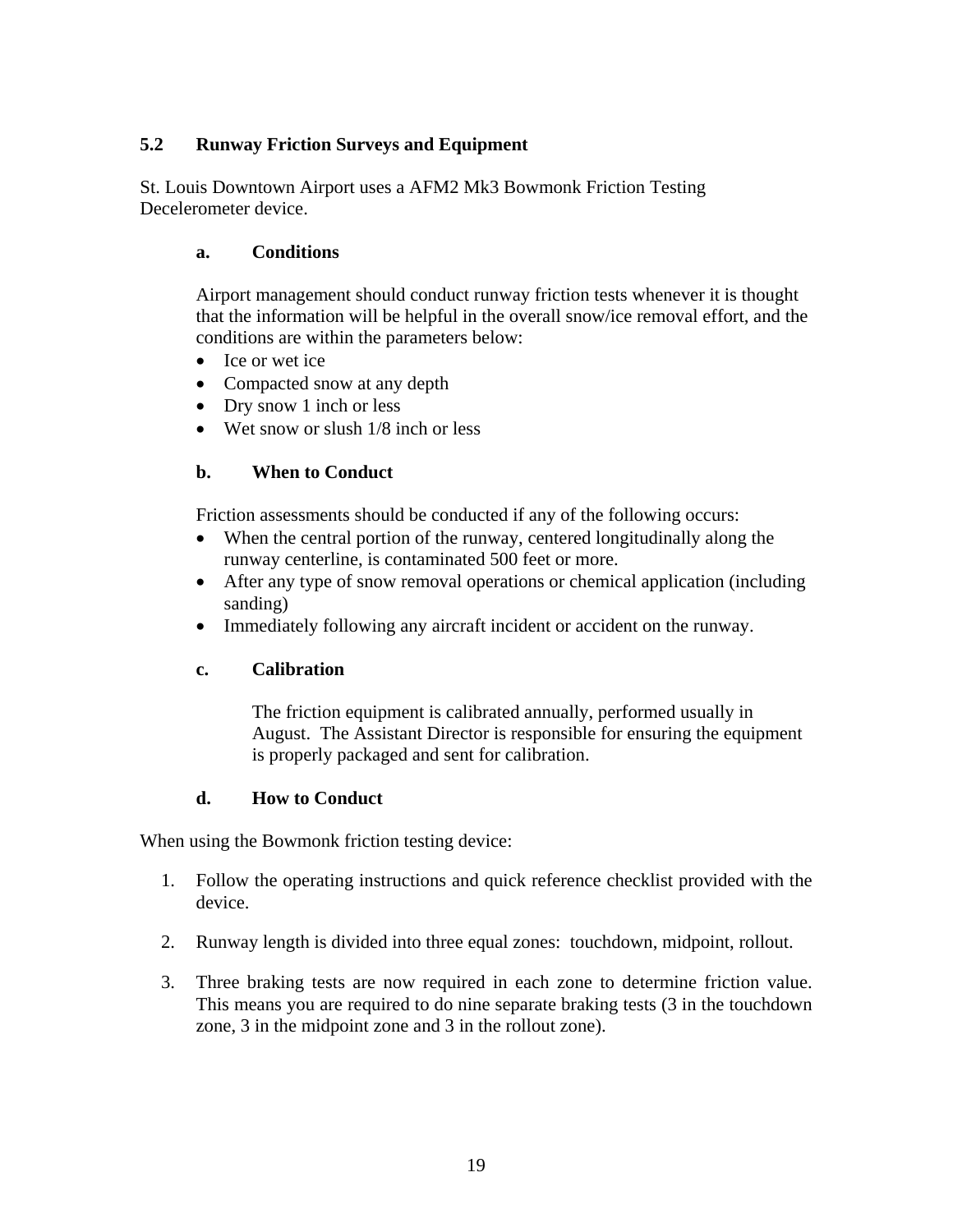- 4. Average each zone to come up with one bowmonk reading per zone. Example, you obtain three Mu reading in the touchdown zone: 25, 27 and 31. Average these readings to 27.6 and round the reading to 28. This is what you report to tower.
- 5. Do this making only one pass down the runway, driving the same direction as the arriving aircraft. Vehicle speed should be 20 mph.

#### **e. Friction Assessment Reporting**

Friction values will be reported when:

- Compacted snow and/or ice are present on the center portion of the runway, and friction values are 40 or below on any zone of the runway.
- Rise above 40 on all zones of any active runway that previously have a friction value below 40.
- 1. When the MU value for any one-third zone of an active runway is 40 or less, a report should be given to ATC and a NOTAM should be published. (Do not report if all 9 readings are 40 or higher. MU readings of 40 or higher equate to "good" braking conditions.)
- 2. The report must identify the runway, the type of friction measuring device used (Bowmonk), MU values for each zone, the depth (thin,  $\frac{1}{4}$  inch,  $\frac{1}{2}$  inch,  $\frac{3}{4}$  inch, and 1inch multiples thereafter) and type of contaminant (wet snow, dry snow, slush, deicing chemicals, etc.), and the date and time of the measurement (add 6 hours to local time to report in Z-time,) Measurements for each one-third runway zone will be given in the direction of takeoff and landing.
- 3. A typical runway braking action NOTAM is broken into two NOTAMs to FSS:

NOTAM #1: "CPS RWY 30L BOW MU 40/40/28"

NOTAM #2: "1/2 IN LSR WEF 0812010700"

In the first NOTAM, this means that at 0700Z on December 1, 2008, the first third and middle third of runway 30L had a coefficient of friction of 40. The last third of runway 30L measured 28.

In the second NOTAM, 1/2 IN LSR means there is one-half inch of loose snow on the runway. (See FAA Advisory Circular 150/5200-28B for additional information on NOTAM procedures.)

If readings lower than 40 have been reported, a report should also be given when MU values rise above 40 in all zones of the runway in use and the NOTAM should be cancelled.

#### **f. Out-of-Service Equipment**

A NOTAM will be issued whenever the Bowmonk is out-of-service. This NOTAM will remain until the Bowmonk is available for service.